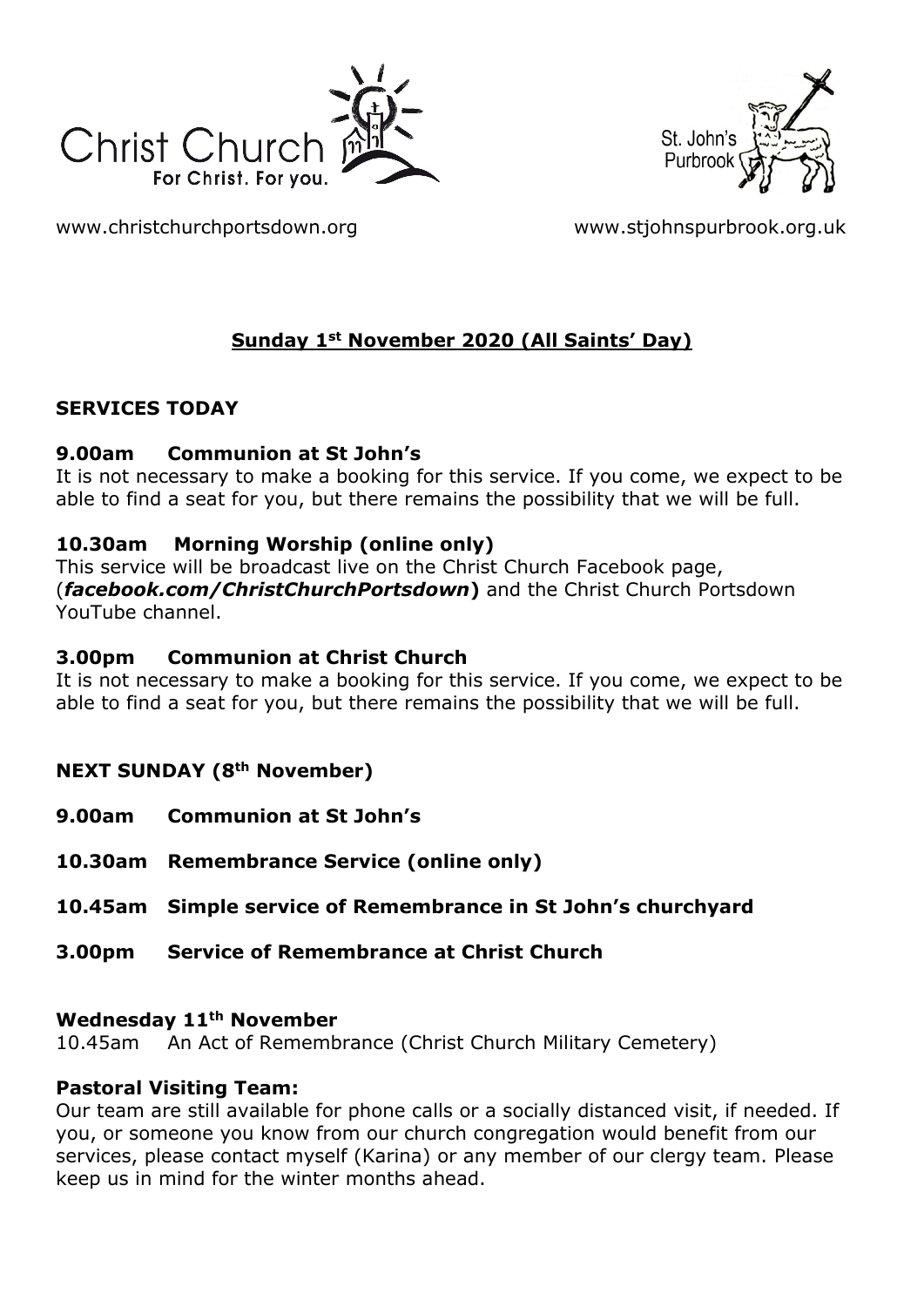### **THE BIG QUIZ – SATURDAY 14th NOVEMBER, 7.00pm**

Simon & Elizabeth Mitchell, members of Christ Church, will be running the Tearfund big quiz night, using Zoom, and would love as many of you as possible to join in.

They will be using Zoom breakout rooms which means that quiz teams can be made up from a number of different households, and we can make teams of those who are not already linked up with others.



The aim is to have a fun social evening and raise some money for Tearfund. So please get in touch **[simon@wardmitchell.co.uk](mailto:simon@wardmitchell.co.uk)** to book your place. If you are part of a team, we will need the name of the team leader and all the email details of the team members. Donations to Tearfund can be made through a "JustGiving" page. Details nearer the time.

| <b>CONTACTS</b>                     |                                                                                                        |
|-------------------------------------|--------------------------------------------------------------------------------------------------------|
| <b>Vicar</b>                        | <b>Revd Andy Wilson</b> (day off Monday)<br>vicar@christchurchportsdown.org<br>purbrookvicar@gmail.com |
| <b>Associate</b><br><b>Minister</b> | <b>Revd Laura Cameron</b><br>revdlauracameron@gmail.com                                                |
| Curate                              | <b>Revd Matt Grove</b> (day off Friday)<br>matt.grove@christchurchportsdown.org                        |
| <b>Churchwarden</b><br><b>SJP</b>   | <b>Bill Jeffery</b><br>purbrookchurch@qmail.com                                                        |
| Churchwarden<br><b>CCP</b>          | <b>Stephen Anderson</b><br>stephen.anderson@christchurchportsdown.org                                  |
| <b>Administrator</b>                | <b>Emma Evans</b><br>parish.office@christchurchportsdown.org                                           |
| <b>Hall Manager</b><br><b>CCP</b>   | Jacqui Wilson<br>hall.manager@christchurchportsdown.org                                                |
| Website                             | <b>Matt Doe</b><br>webmaster@christchurchportsdown.org                                                 |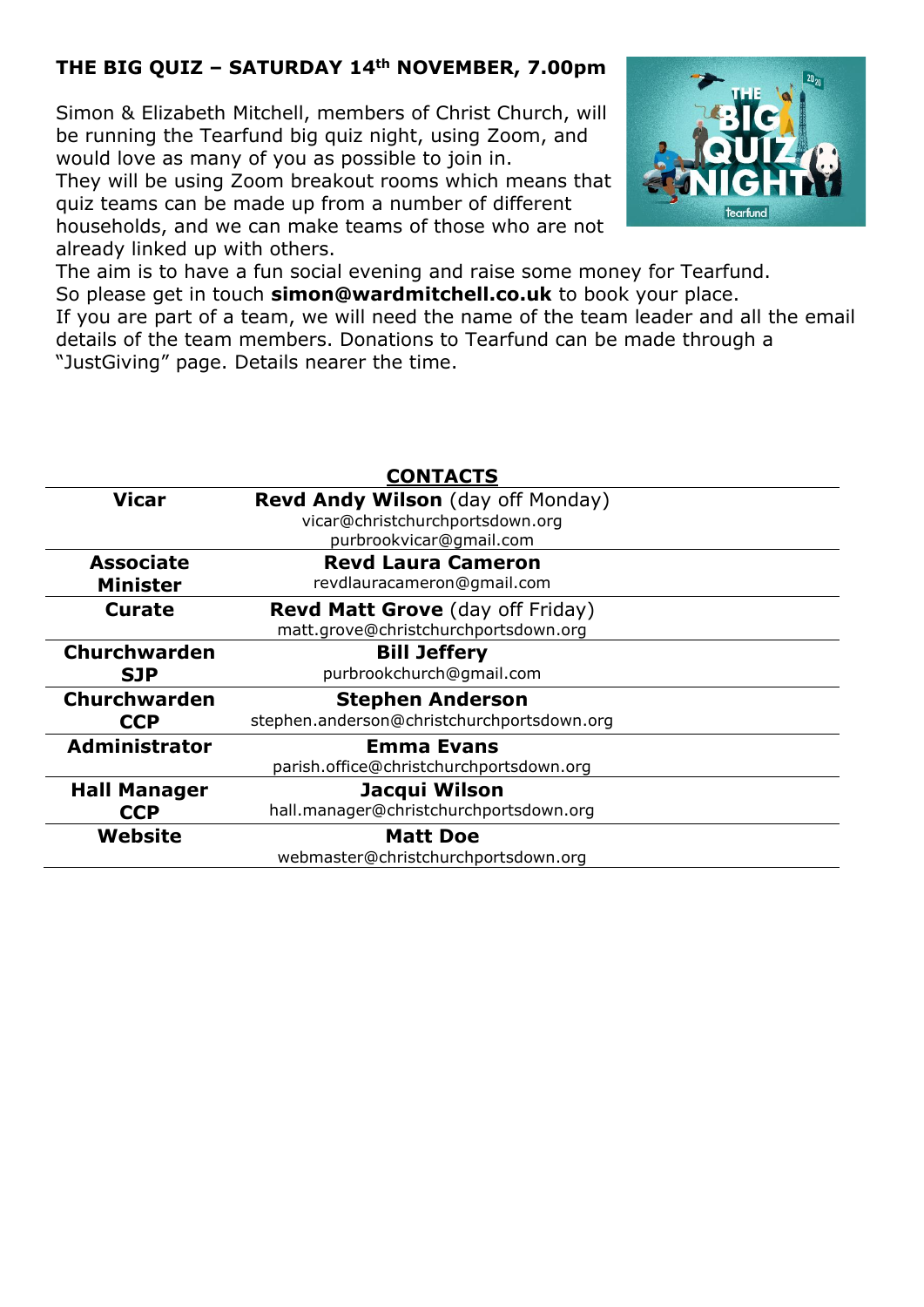# **Sunday 1 November 2020**

All Saints' Day

# **Collect**

God of holiness, your glory is proclaimed in every age: as we rejoice in the faith of your saints, inspire us to follow their example with boldness and joy; through Jesus Christ our Lord. Amen.

# **Daniel 7:1–3, 15–18**

<sup>7</sup> In the first year of King Belshazzar of Babylon, Daniel had a dream and visions of his head as he lay in bed. Then he wrote down the dream:  $2$  I, Daniel, saw in my vision by night the four winds of heaven stirring up the great sea,  $3$  and four great beasts came up out of the sea, different from one another. <sup>15</sup> As for me, Daniel, my spirit was troubled within me, and the visions of my head terrified me.  $^{16}$  I approached one of the attendants to ask him the truth concerning all this. So he said that he would disclose to me the interpretation of the matter:  $17$  'As for these four great beasts, four kings shall arise out of the earth. <sup>18</sup> But the holy ones of the Most High shall receive the kingdom and possess the kingdom for ever—for ever and ever.'

# **Psalm 149**

 $1$  Alleluia. O sing to the Lord a new song; sing his praise in the congregation of the faithful.  $2$  Let Israel rejoice in their maker; let the children of Zion be joyful in their king.  $3$  Let them praise his name in the dance; let them sing praise to him with timbrel and lyre. <sup>4</sup> For the Lord has pleasure in his people and adorns the poor with salvation. <sup>5</sup> Let the faithful be joyful in glory; let them rejoice in their ranks, <sup>6</sup> With the praises of God in their mouths and a two-edged sword in their hands;  $7$ To execute vengeance on the nations and punishment on the peoples;  $8$  To bind their kings in chains and their nobles with fetters of iron;  $9$  To execute on them the judgement decreed: such honour have all his faithful servants. Alleluia.

# **Ephesians 1:11–23**

 $11$  In Christ we have also obtained an inheritance, having been destined according to the purpose of him who accomplishes all things according to his counsel and will, <sup>12</sup> so that we, who were the first to set our hope on Christ, might live for the praise of his glory.  $13$  In him you also, when you had heard the word of truth, the gospel of your salvation, and had believed in him, were marked with the seal of the promised Holy Spirit;  $14$  this is the pledge of our inheritance towards redemption as God's own people, to the praise of his glory.  $15$  I have heard of your faith in the Lord Jesus and your love towards all the saints, and for this reason.  $16$  I do not cease to give thanks for you as I remember you in my prayers.  $17$  I pray